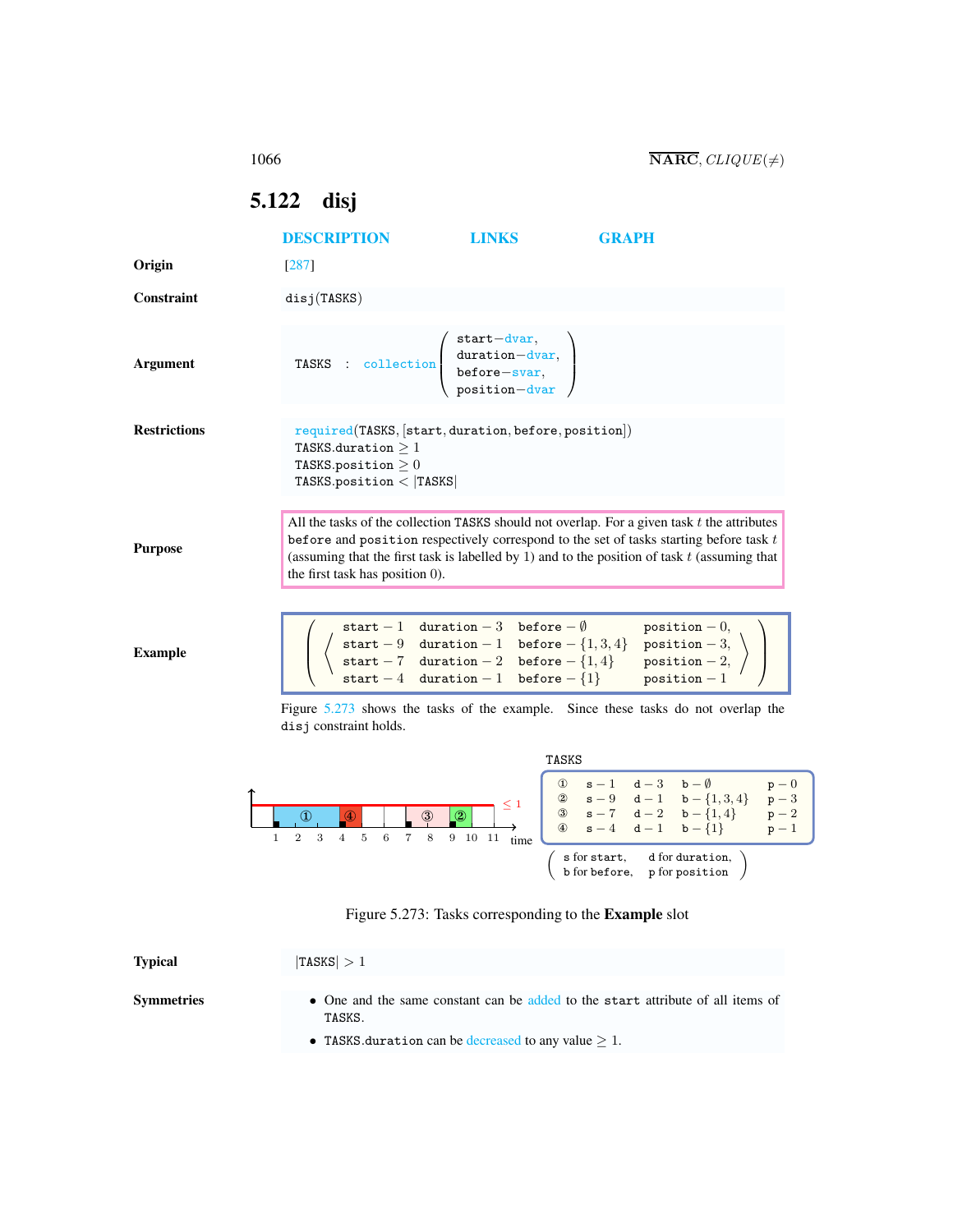<span id="page-1-0"></span>

|                  | 1067<br>20070527                                                                                                                                                                                                                                                                                                                                                                                                                                                                                                                                                    |
|------------------|---------------------------------------------------------------------------------------------------------------------------------------------------------------------------------------------------------------------------------------------------------------------------------------------------------------------------------------------------------------------------------------------------------------------------------------------------------------------------------------------------------------------------------------------------------------------|
| <b>Usage</b>     | The disj constraint was originally applied $[287]$ to solve the <i>open-shop</i> problem.                                                                                                                                                                                                                                                                                                                                                                                                                                                                           |
| <b>Remark</b>    | This constraint is similar to the disjunctive constraint. In addition to the start and the<br>duration attributes of a task $t$ , the disj constraint introduces a set variable before that<br>represents the set of tasks that end before the start of task $t$ as well as a domain variable<br>position that gives the absolute order of task $t$ in the resource. Since it assumes that<br>the first task has position 0 we have that, for a given task $t$ , the number of elements of its<br>before attribute is equal to the value of its position attribute. |
| <b>Algorithm</b> | The main idea of the algorithm is to apply in a systematic way shaving on the position<br>attribute of a task. It is implemented in <b>Gecode</b> [374].                                                                                                                                                                                                                                                                                                                                                                                                            |
| See also         | <b>common keyword:</b> disjunctive (scheduling constraint).<br>used in graph description: in_set.                                                                                                                                                                                                                                                                                                                                                                                                                                                                   |
| <b>Keywords</b>  | <b>complexity:</b> sequencing with release times and deadlines.                                                                                                                                                                                                                                                                                                                                                                                                                                                                                                     |
|                  | <b>constraint arguments:</b> constraint involving set variables.                                                                                                                                                                                                                                                                                                                                                                                                                                                                                                    |
|                  | <b>constraint type:</b> scheduling constraint, resource constraint, decomposition.                                                                                                                                                                                                                                                                                                                                                                                                                                                                                  |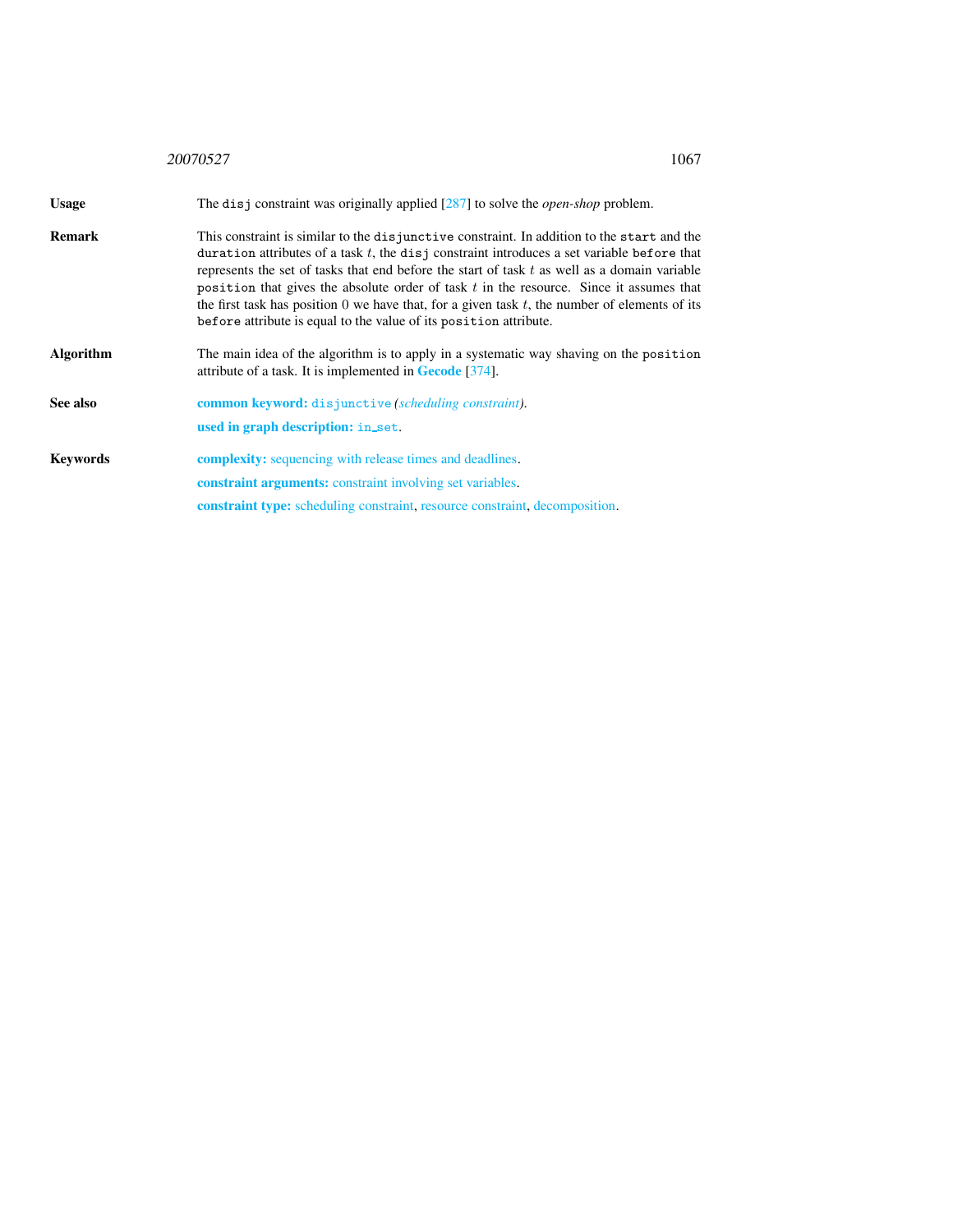| Arc input(s)<br>Arc generator<br>Arc arity | TASKS<br>$CLIQUE(\neq) \rightarrow collection(tasks1, tasks2)$<br>2                                                                                                                                                                                                                                                                                                                               |  |
|--------------------------------------------|---------------------------------------------------------------------------------------------------------------------------------------------------------------------------------------------------------------------------------------------------------------------------------------------------------------------------------------------------------------------------------------------------|--|
| Arc constraint $(s)$                       | $\left(\begin{array}{l} \texttt{tasks1.start} + \texttt{tasks1.duration} \leq \texttt{tasks2.start},\\ \texttt{tasks2.start} + \texttt{tasks2.duration} \leq \texttt{tasks1.start}\end{array}\right.$<br>• tasks1.start + tasks1.duration $\leq$ tasks2.start $\Leftrightarrow$<br>$in\_set(tasks1(key, tasks2.before)$<br>• tasks1.start + tasks1.duration $\leq$ tasks2.start $\Leftrightarrow$ |  |
| Graph property(ies)                        | tasks1. position < tasks2. position<br>$NARC =  TASKS  *  TASKS  -  TASKS $                                                                                                                                                                                                                                                                                                                       |  |

Graph model We generate a *clique* with a non-overlapping constraint between each pair of distinct tasks and state that the number of arcs of the final graph should be equal to the number of arcs of the initial graph. For two tasks  $t_1$  and  $t_2$ , the three conditions of the arc constraint respectively correspond to:

- The fact that  $t_1$  ends before the start of  $t_2$  or that  $t_2$  ends before the start of  $t_1$ .
- The equivalence between the fact that  $t_1$  ends before the start of  $t_2$  and the fact that the identifier of task  $t_1$  belongs to the before attribute of task  $t_2$ .
- The equivalence between the fact that  $t_1$  ends before the start of  $t_2$  and the fact that the position attribute of task  $t_1$  is strictly less than the position attribute of task t2.

Parts (A) and (B) of Figure [5.274](#page-2-1) respectively show the initial and final graph associated with the Example slot. The disj constraint holds since all the arcs of the initial graph belong to the final graph: all the non-overlapping constraints holds.



<span id="page-2-1"></span>Figure 5.274: Initial and final graph of the disj constraint

<span id="page-2-0"></span>